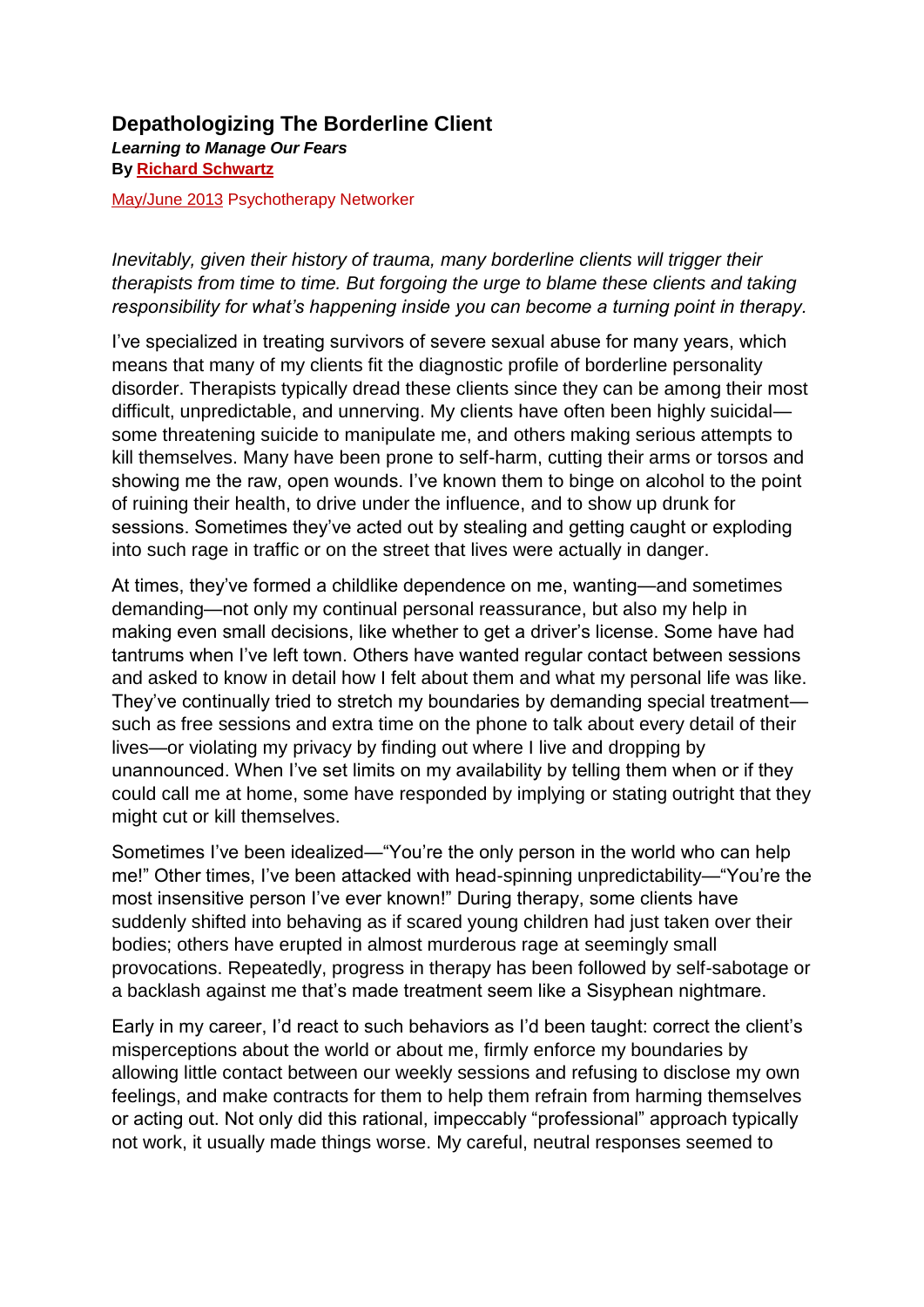turbocharge client dramas, and I spent large chunks of my life preoccupied with clients who never seemed to get better.

In retrospect, I can see that despite my best intentions, I was subjecting too many of my clients to a form of therapeutic torture. By interpreting some behaviors that scared me as signs of severe pathology and others as forms of manipulation, I often made matters worse. I hardened my heart against these troubled clients, and they sensed it. They felt that I'd abandoned them emotionally, especially during crises, when they most needed a loving presence. My well-intentioned attempts to control their risky behaviors frequently convinced them that I didn't get it, and even that I was dangerous, no different from their coercive perpetrator.

Of course, I'm not alone in having these experiences. Many therapists become detached, defensive, and directive when confronted with the extreme thoughts and behaviors of their borderline clients. It's hard not to have these reactions when you're responsible for protecting someone who seems out of control. Alternatively, some therapists react by trying to be even better caretakers, expanding their boundaries beyond their comfort level until they grow so overwhelmed and resentful that they end up unloading their clients onto someone else.

## The Internal Family Systems Perspective

These struggles can result just as much from therapists' reactions to their clients' behaviors as from the clients' intrapsychic extremes. How therapists react is largely determined by their understanding of what's happening. The Internal Family Systems (IFS) approach, a model that I've developed over the past 30 years, offers an alternative to conventional ways of working with borderline clients. It can make the therapist's task less intimidating and discouraging, and more hopeful and rewarding. From the IFS perspective, borderline personality disorder symptoms represent the emergence of different parts, or subpersonalities, of the client. These parts all carry extreme beliefs and emotions—what we call *burdens*—because of the terrible traumas and betrayals the client suffered as a child.

The central task of IFS therapy is to work with these parts in a way that allows the client's undamaged core *self* to emerge and deep emotional healing to take place. If each part—even the most damaged and negative—is given the chance to reveal the origin of its burdens, it can show itself in its original valuable state, before it became so destructive in the client's life.

Suppose that you were sexually molested, repeatedly, as a child by your stepfather and could never tell your mother. As an adult, you'll probably be carrying parts of yourself stuck back in those scenes of abuse, isolation, and shame. Those parts remain young, scared, and desperate, and when they surface in your consciousness, you're pulled back into those dreadful times. This cycle raises the same terrible memories, emotions, and sensations that you swore decades ago never to think about again. I call these parts your *exiles* because you try to keep them banished and locked away, deep inside. However, when not actively hurting, these parts are sensitive, trusting, playful, and imaginative, so suppressing them stifles some of your capacities for love and creativity.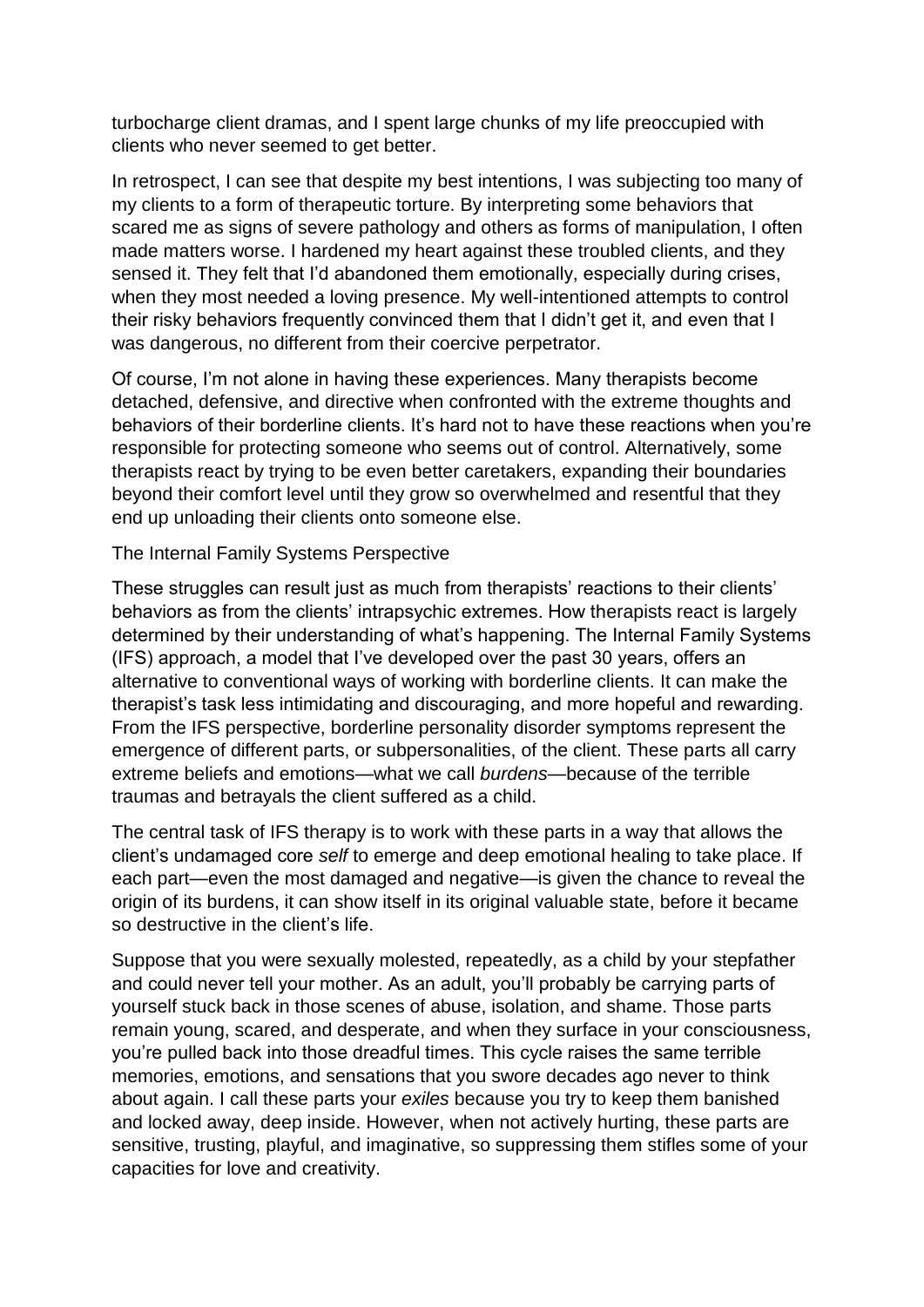Much of the time, these exiles remain hidden. They're kept buried by protective parts, which use various strategies to prevent you from experiencing them. One strategy is to prevent the exiles from being triggered in the first place. These *protectors* organize your life so you avoid anyone who reminds you of the stepfather and remain at a safe distance from people in general. They constantly scold you, forcing you to strive for perfection to keep you from being criticized or rejected—which would bring up the feelings of shame, fear, and worthlessness carried by the exiles. Despite these protective efforts, however, not only does the world still manage to trigger your exiles, but the exiles themselves want to break out of their inner jail so that you'll deal with them. Their breakout strategy comes in the form of flashbacks, nightmares, panic attacks, or less overwhelming but still intense and pervasive feelings of anxiety, shame, or desperation.

To escape the bad feelings generated by the exile states, other parts of you develop an arsenal of distracting activities, to be used as needed. You feel the urge to get drunk, or you abruptly go numb and find yourself feeling confused and flat. If those efforts don't work, you may be both comforted and terrified by thoughts of suicide. If you qualify for the borderline personality disorder diagnosis, it's likely that you also have two sets of protective parts that specialize in handling relationships: the *recruiters* and the *distrusters*.

Suppose your mind were a house with lots of children and no parents. The younger children are badly hurt and needy, and the older ones, overwhelmed with the task of caring for them, have locked them in the basement. Some of these older ones desperately want to find a grown-up to take care of these basement orphans. These are the *recruiters*. They search for likely prospects—therapists, spouses, acquaintances—and make use of your charm to recruit those people into the role of redeemer. However, these recruiter parts share with your exiles a sense that you're basically worthless, that as soon as people see how vile you are, they'll bolt. They believe you have to prove yourself special in some way or manipulate people so they'll continue to play the redeemer role. The recruiters also believe that caring for your exiles is a full-time job, so they try to invade the life of whomever they target.

Among the older kids in this house of your mind is a faction that tries to protect the basement kids in a different way—by trusting no one and keeping them away from people who might falsely raise their hopes of liberation. These protectors have seen in the past what happens when the exiles attach too strongly to a potential redeemer. The exiles become infatuated with the supposed redeemer, who inevitably lets them down by never helping enough, or even by becoming repulsed by their neediness. The protectors have seen how the redeemer's distaste and rejection devastates the basement children, so these "big brothers" make sure you remain isolated, detached, completely engrossed in work, and emotionally unavailable. They remind you that the redeemers flee because you're truly repulsive—and that if others are allowed to get close enough to see you as you really are, they'll be disgusted, too.

Whenever your recruiters override the distrusters and succeed in getting you close to someone, these distrusting protectors watch that person's every move for signs that the person is false and dangerous. They scan everything about your therapist, for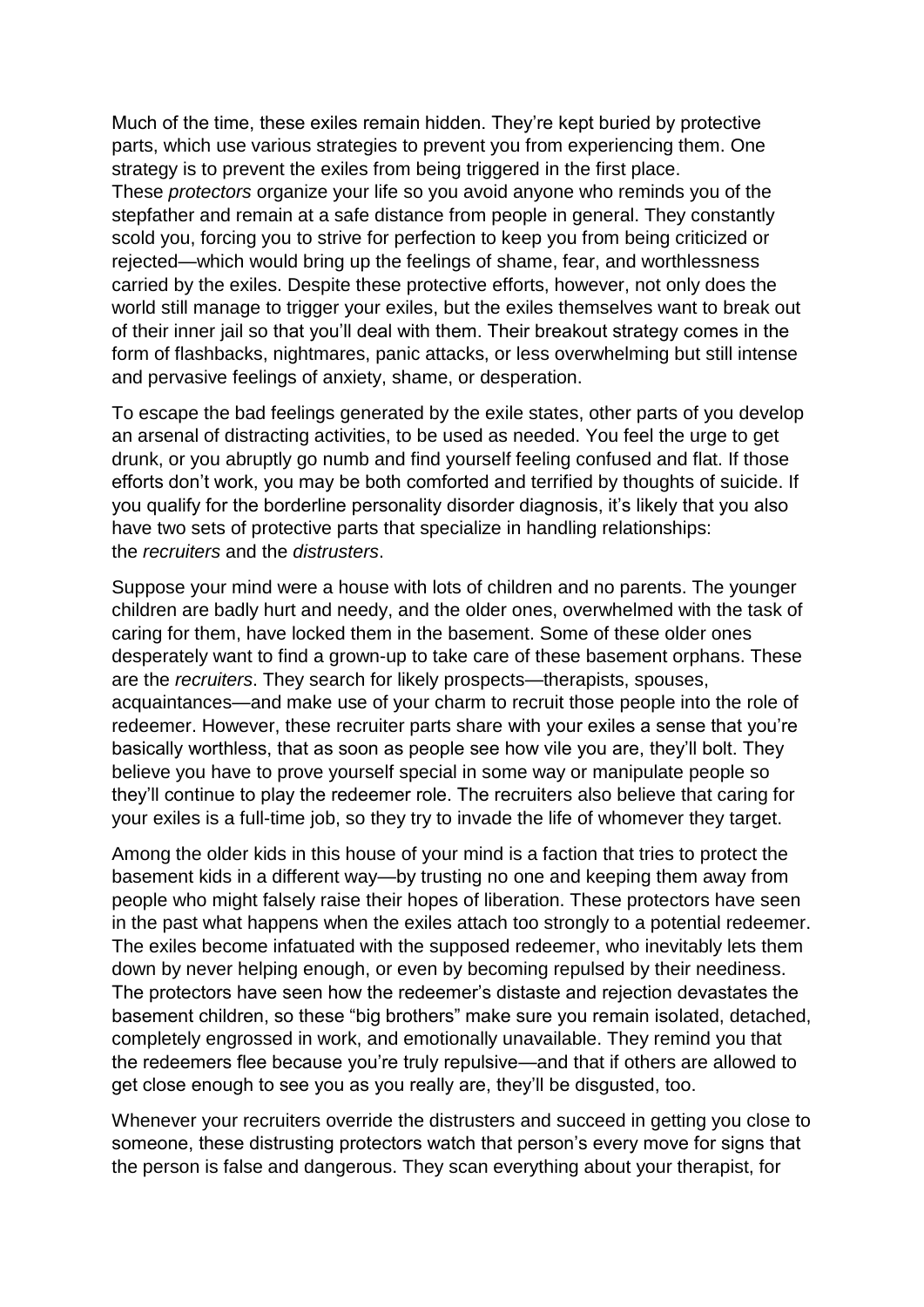instance—from his taste in clothes and office furniture to perceived shifts in his mood or lengths of his vacation. They then use these imperfections as evidence that he doesn't really care or is incompetent, especially if he ever does anything that reminds you of your perpetrator. If your therapist uses a similar phrase or wears a similar shirt, he becomes your stepfather. So your therapist innocently enters the house of your mind and quickly finds himself caught in the crossfire between these sets of protectors: one set will do almost anything to get him to stay, and the other set will do almost anything to get him kicked out. If the therapist lasts long enough, he'll be subjected to the suffocating needs of your basement children and exposed to the disturbing methods the older children use to keep them contained. A therapist unprepared for this inner war or untrained in approaching these various internal factions will become embroiled in endless battles.

## An Early Wake-Up Call

Early in my career, before developing IFS, I began seeing Pamela, an obese, 35 year-old office manager who came to the mental health center where I worked complaining of depression and compulsive eating. In our first session, she said she thought her dark moods might be related to having been sexually abused by a babysitter when she was 10 years old, but that she also felt alone in life and stuck in a job she hated. She liked that I was young and seemed kind, and wondered if she could come in twice a week. I, in turn, looked forward to working with her, appreciating how eager and articulate she was compared with the sullen adolescents who made up much of my caseload. For a number of sessions, I coached her as she debated leaving her job and developed an eating plan. I felt confident that her trust in me was growing, and I was enjoying the work, which seemed to be progressing nicely.

Then came the session when she began talking about the abuse. She became frightened and weepy and didn't want to leave my office at the end of the hour. I extended the session until she seemed to recover and could leave. I was bewildered by this shift, but understood that we'd hit on an emotional subject.

In her next session, Pamela was apologetic and worried that I wouldn't work with her anymore. I reassured her that I thought the last session had been the beginning of something important and that I was committed to helping her. She asked if she could come in three times a week, in part because she was having some suicidal thoughts. I agreed.

This pattern repeated in the following session: she began talking about the abuse, then became mute, started to cry, and seemed increasingly desperate. I tried to be empathically present, trusting my Rogerian instincts. The subsequent session began in the same way, and then someone knocked on my door. Although I ignored the knock and encouraged Pamela to continue, she erupted furiously, "How could you let that happen? What's wrong with you?!"

I apologized for forgetting to put the in-session sign up, but she'd have none of it and bolted from the office. I tried futilely to reach her several times that week, grew increasingly panicked as she missed all her appointments, and was about to call the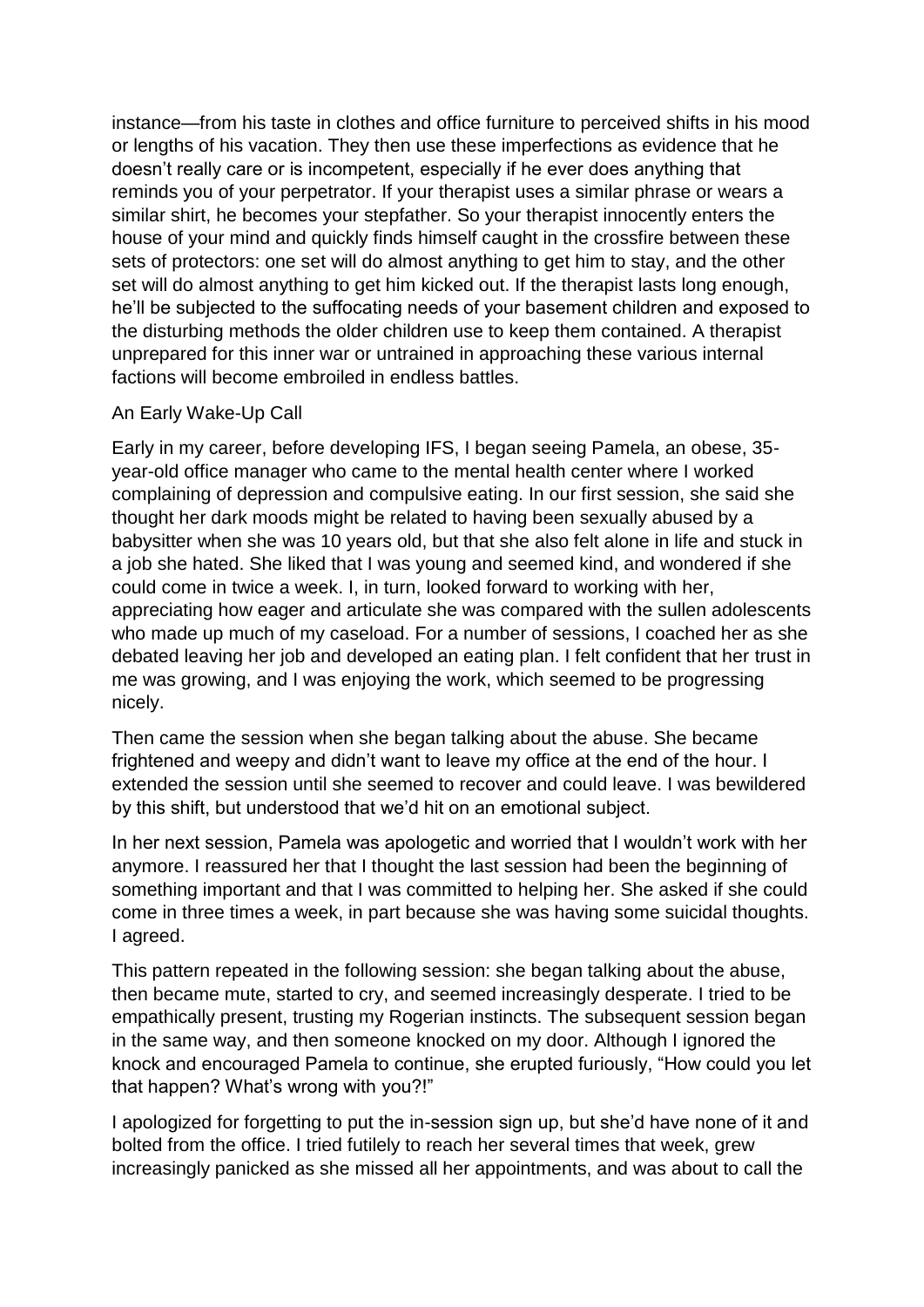police when she showed up unannounced at my office, repentantly pleading for me to continue seeing her.

I did continue, but no longer with an open heart. Parts of me had felt powerless and frightened during the week she was missing, and other parts resented the way she'd treated me. I should have had the sign up, but her reaction was way over the top, I thought. I began resenting all her requests for more of my time.

I'm now certain that the work with Pamela didn't go well in large part because she sensed this shift in me and my feelings about her. There were further suicidal episodes and escalating demands for reassurance and more time. She even began running into me on the street. I suspected she was stalking me—which made my skin crawl. Try as I might to hide it, I'm sure my exasperation and antipathy leaked out at times, making her recruiters more desperate to get me to care and her distrusters more invested in driving me away.

After about two years of working with her in this way, she died suddenly of a heart attack related to her obesity. I'm ashamed to admit that I mostly felt relief. I'd never developed any real awareness of my role in her downward spiral and had been feeling increasingly burdened by this "hopeless borderline."

## Advancing Self-Leadership

After many years of learning from clients like Pamela about their inner systems, my style of therapy has changed radically. From that experience with her, I understand why so many therapists retreat to their own inner fortresses, hiding their panic and anger behind a façade of professional detachment. If you don't have a systemic perspective on what's going on, you're faced with what seems like the wildly oscillating expressions of different, often contradictory, personalities.

From the IFS perspective, however, the shifts in demeanor that signal the appearance of different subpersonalities aren't bad news. Far from necessarily being evidence of extreme pathology on the client's part or incompetence on the therapist's part, the emergence of these subpersonalities signals that the client feels safe enough to let them out. In IFS land, things like flashbacks, dissociation, panic attacks, resistance, and transference are the tools used by the different parts and, as such, are useful signposts indicating what needs to happen in therapy.

If therapists understand borderline personality disorder in this way, they're more comfortable with jarring shifts, personal attacks, desperate dependence, and apparent regression, as well as controlling and coercive behaviors. Because these behaviors aren't signs of deep pathology, they shouldn't be taken personally. They're part of the territory. The attacks are coming from protective parts whose job it is to make you feel bad and force you to retreat. The regression isn't a crossing of the border into psychosis: it's a sign of progress because the system feels safe enough to release a hurting exile. The manipulation and coercion aren't signs of resistance or character disorder: they're just indications of fear. The self-harm and suicidal symptoms aren't signals of scary pathology: they're attempts to self-soothe.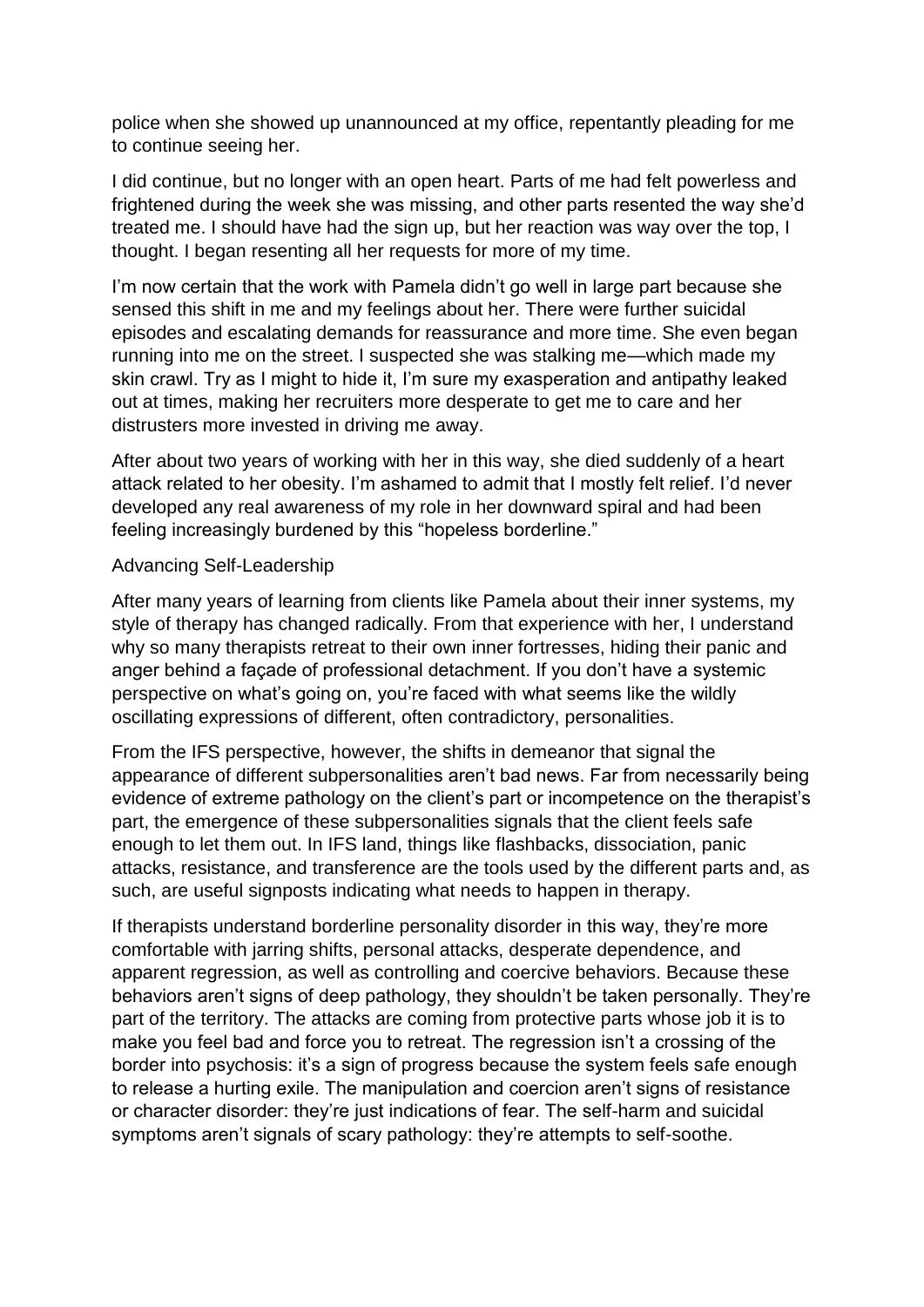This perspective can help you remain the "I" in the storm—grounded and compassionate in the face of your clients' extremes. It's like having X-ray vision. You can see the pain that drives the protectors—which helps you avoid overreacting to them. The more accepting and understanding you are of your clients' parts when they emerge, the less your clients will judge or attack themselves or panic when they feel out of control. The better you get at passing the protectors' tests, the more they can relax, allowing your clients' calm, confident, mindful self to separate from the protectors and emerge.

A hallmark of IFS is the belief that beneath the surface of their parts, all clients have an undamaged, healing self. At the beginning of therapy, most borderline clients have no awareness of this inner self, so they feel completely unmoored. In the absence of self-leadership, parts become scared, rigid, and polarized, like the older kids in the parentless house. As the therapist perseveres with his or her calm, steady, compassionate self, clients' parts will relax, and their self will begin to emerge spontaneously. At that point, clients will start to feel different, as if the stormy waves of life are more navigable.

## Internal Family Systems in Action

I recently began work with a 42-year-old client named Colette, who'd been in and out of several treatment centers for an unresolved eating disorder and diagnosed by the last two centers with borderline personality disorder. Like so many borderline clients, she'd been sexually abused as a child—in her case, by a neighbor. However, her previous treatments had focused mainly on getting her to examine and correct her irrational cognitions around the eating disorder.

She told me she'd heard that I was good at helping people with their traumas. I said I could help her with the parts of her that had been hurt and were stuck in the past. I added that we wouldn't visit those parts until we'd gotten to know them and received their permission to approach those emotions and memories. In subsequent sessions, I helped Colette talk to and reassure several different protectors, including her eating disorder, so they wouldn't be afraid of our contacting her exiles.

Once she got tentative permission to proceed, I encouraged her to focus on the memory of the abuse. She saw herself as a curious 5-year-old girl who'd been lured to the neighbor's house to play with his pet bunnies. Colette became able to witness the ensuing abuse scene with compassion for her younger self. In her mind's eye, she could then enter the scene and bring the girl to safety. Her protectors were relieved to see that this part was no longer so vulnerable and said they were considering taking on new roles. As Colette left that session, she said she felt hopeful for the first time in a while. I was moved by the intensity of the work and grateful for the privilege of being allowed to share in her journey.

In the next session, however, Colette was distant and shut down. She said she had no memory of what we'd done in the previous session and that continuing to work with me wasn't a good idea. She added that she'd come in just to say that this would be our last session. There was no talking her out of it.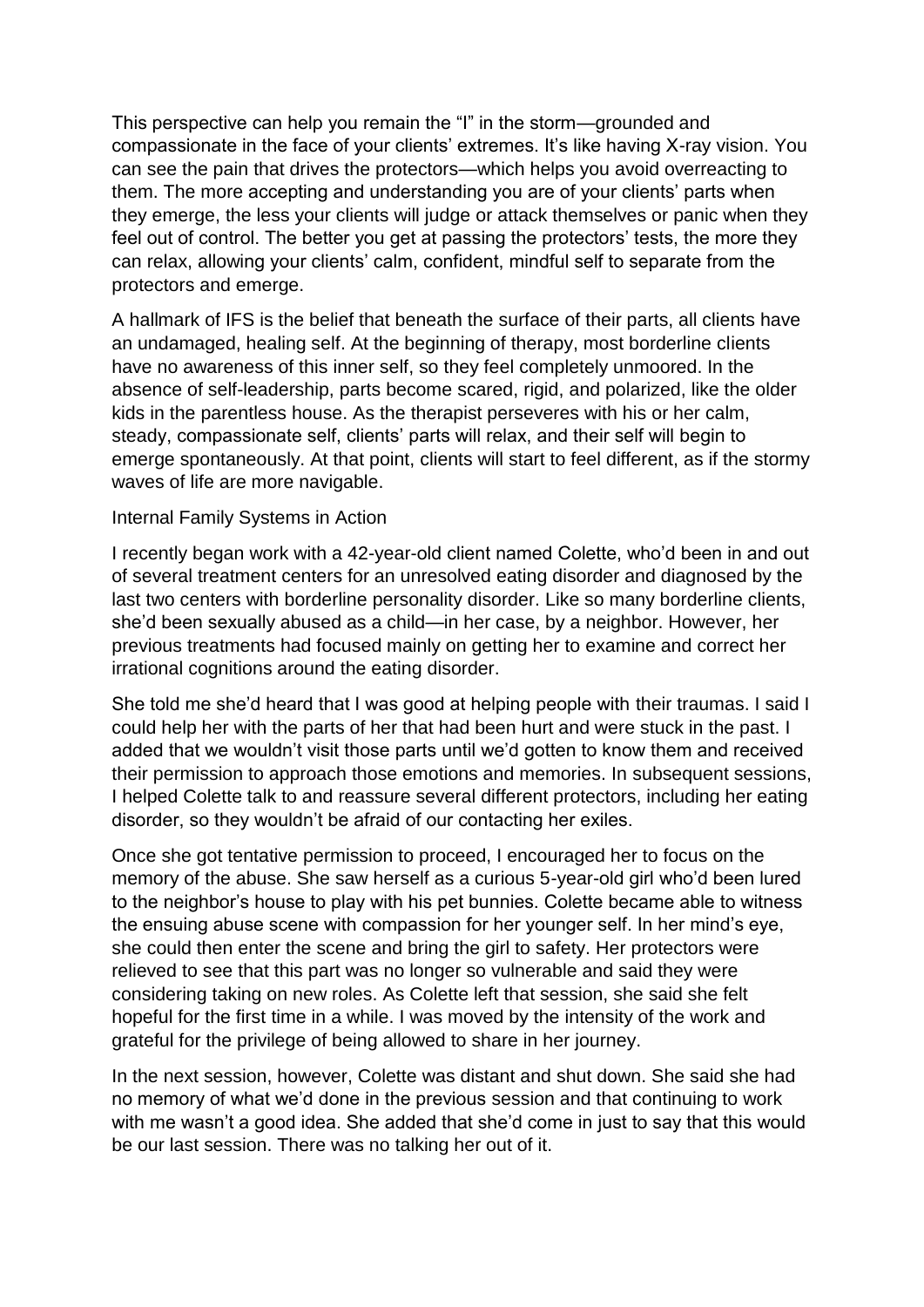Despite knowing better, there are still young parts of me that get disappointed by such sudden downturns and others that feel pouty when I work hard to help someone who doesn't appreciate it. So at that point, one of my own protectors took over, and I said with cool, clinical detachment that I was really sorry to hear this news, but if she was certain, I'd be happy to give her referrals. As we chatted a little longer, I had a chance to notice the reactive part of my own personality that had been triggered. I reminded it through inner dialogue that it didn't have to take over. *I know you think she's ungrateful*, I told my reactive part, *but it's really just her own protective parts that are scared. Just relax a bit. Let me handle this and I'll talk to you after the session.*

As my protective part receded, I sensed returning feelings of empathy and care for Colette and gained a clearer perspective on why she was being so distant. I interrupted our conversation and said, "I owe you an apology. Your wanting to stop surprised and disappointed me. I've been feeling really good about the work we've been doing and want to keep going. I get that our last session upset some parts of you that maybe we need to hear from, and I'm totally open to that."

Colette thanked me for my time and said she appreciated my honesty, but she still wanted to stop. Then, during the week, she called to ask if we could meet again. At that next session, she said that my telling her that I wanted to keep going had meant a lot to her and she'd already negotiated with the part that had fired me to give me another chance. I told her I was glad for the second chance, but that I wasn't sure what I'd done to be fired in the first place. She said she wasn't sure either, so I told her to focus on the part that had pink-slipped me and ask it why. When she did, she said the part refused to answer and started swearing at her instead. I had her ask the part if it was willing to talk to me directly. The answer was yes.

Dick Schwartz: Are you there?

Colette's Protector, in a harsh voice: Yes. What do you want?

DS: So you're the part that fired me. Is that right?

CP: That's right! She doesn't need this bullshit. And you're such an asshole!

(There's a part of me that reacts reflexively to being called names. I had to ask this part to relax so that I could stay curious.)

DS: I appreciate your willingness to talk to me. I want to know more about why you think what we've been doing is bullshit or why you don't like me.

CP: You're no different than the last two loser therapists. You all get her hopes up and then shit on her.

(I sensed a part of me wanting to argue with her protector and convince it that I'm different, that I'm safe and won't hurt her. I reminded it that this approach doesn't work.)

DS: I get that you have no reason to trust me. She's been betrayed by lots of people who told her to trust them, and she's gotten her hopes up and been disappointed lots of times. I also get that you're determined to keep those things from happening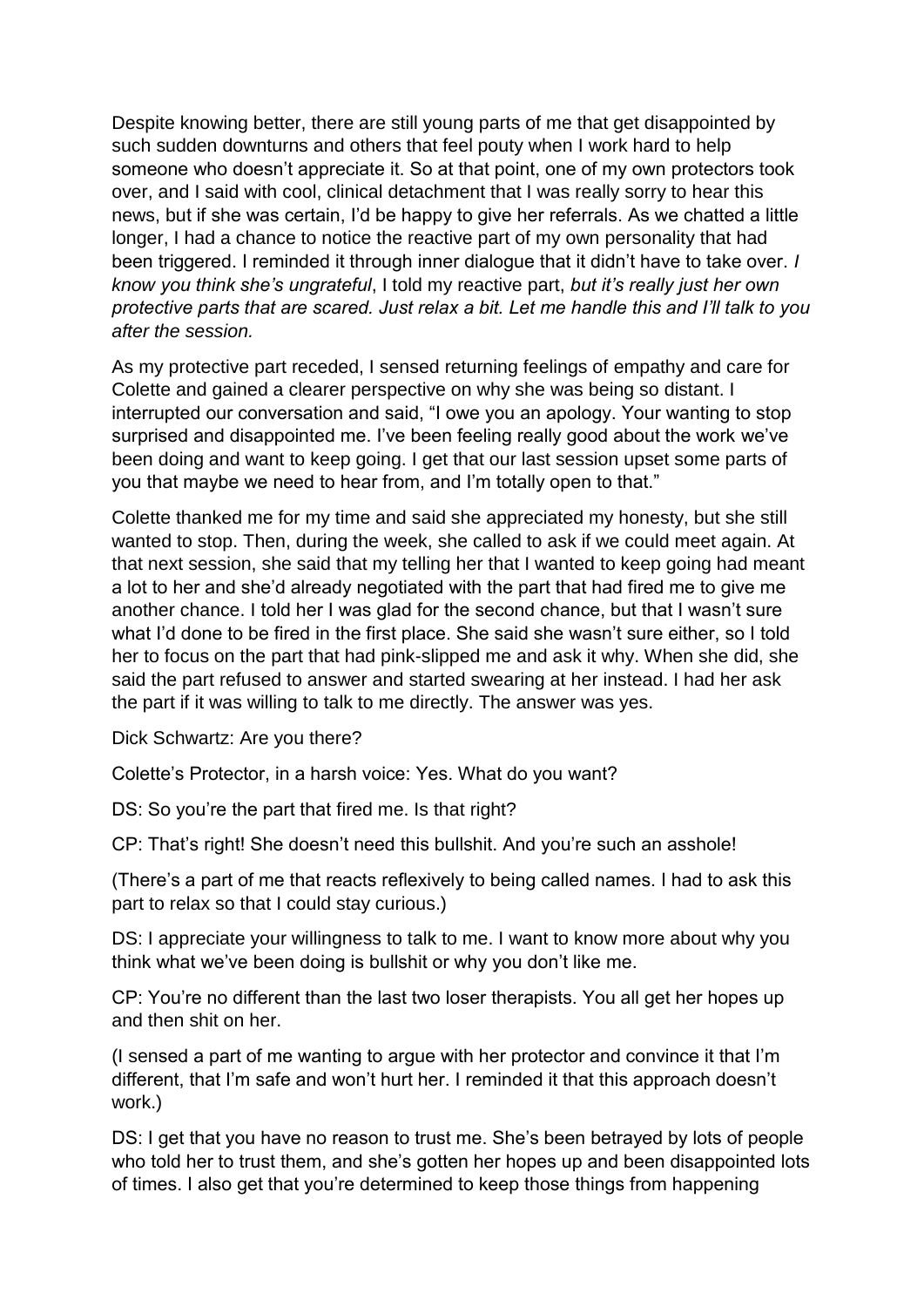again, and you have a lot of power to do that. You're the boss, and we're not going to do anything more with her traumas without your permission.

CP: You're an asshole! I know what you're doing right now with this caring therapist bullshit. I see through you, asshole!

(Now a part of me was saying that this was a pointless and tiresome waste of time and it was sick of being insulted. I asked it to step back.)

DS: OK. As I said, I don't expect you to trust me until I've proven myself to be trustworthy. I do appreciate that you let her continue to see me even though you have these feelings about me, and I want to check in with you frequently to see how we're doing. Now I'd like to talk to Colette again. Are you there, Colette?

Colette: Yeah. That was weird! He's always been so mean to me that I never realized that he's trying to help me. While he was talking to you, I could feel his sadness.

DS: So how does that make you feel toward him?

C: I feel sorry that he has to act so tough when he's so sad himself.

DS: Can you let him know that? See how he reacts?

C: (after a pause) He seems softer. He's not saying anything, and just seems sad.

As Colette listened to me talk to her protector, she got a different sense of that part. When I asked how she felt toward it afterward, it was clear that her self was more present. Her voice was calm, and she exhibited a confidence and compassion that had been missing in earlier discussions about this part.

She still felt sorry for that protector in the next session, so I had her convey her new compassion to the part through inner dialogue. Initially it reacted with the same kind of contempt for her that it had shown toward me, telling her that she was a worthless fool to trust me. But as I helped her keep her heart open to it, the part disclosed that it liked that she'd finally realized it had been trying to help her.

Later in the therapy, after Colette had unburdened many more exiles, she began with my support to make big changes in her life. She stopped bingeing and purging and left a relationship in which she'd been recreating some of the original abuse patterns. I'd become fond of her and reveled in her growth and in my ability to help her. Then one day, I got a phone message from her that gave me chills. The voice on the message was deep and menacing. "You can't have her. She's mine!" it said, and then hung up.

I called back and got no response. Suddenly I felt a knot of panic in my belly similar to the one I'd felt with Pamela. Here was a client who might be in danger, and I couldn't reach her. Fortunately, I had a few days to work with my distress before our next session. I asked a colleague to help me with a part of me related to a time in my early life when I felt powerless to help someone. This work turned out to be revealing and valuable.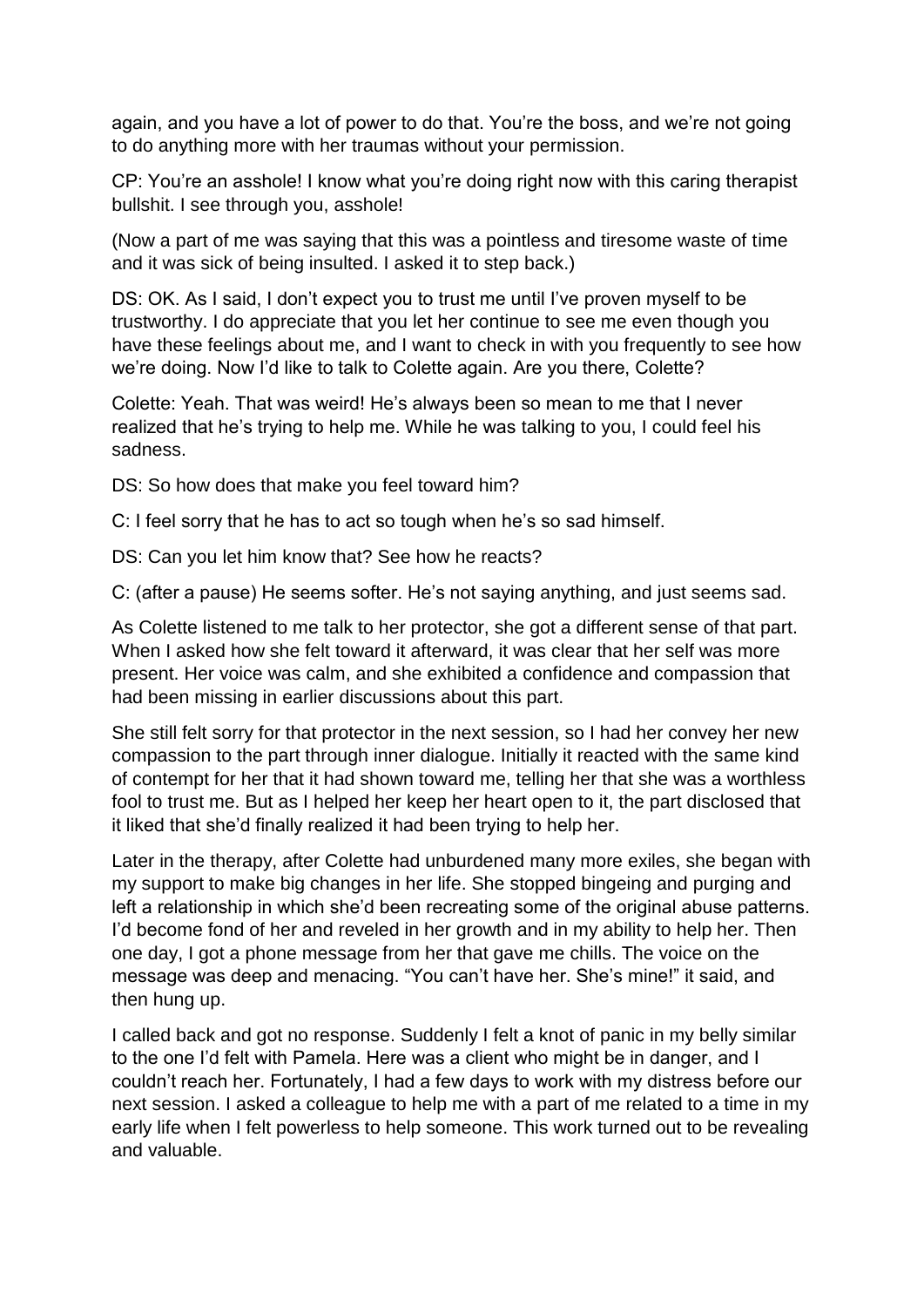When Colette came to the next session, she looked downtrodden and reported that she was back to square one, bingeing again and attempting to reignite the relationship she'd left. She was having suicidal thoughts for the first time in years. She remembered calling me, but couldn't recall what she'd said. Because I'd gotten so excited by her progress, I sensed my heart drop and a familiar inner voice question whether we'd achieved anything at all in our work together. I asked this part to let me stay present. I connected to her and felt the shift toward more spaciousness that comes when my self is more embodied.

I told her to focus on the suicidal impulse and ask the part of her that feared it to step back, allowing her to simply be curious. Then she was able to ask the other part why it wanted her to die. The scary voice from the phone message replied that its job was "to take her down." I got my own nervous parts to step back and helped her stay curious about why that part wanted to do that. It told her that she deserved to die, and it was going to make sure she did. Colette looked at me and said that it seemed like pure evil. I told her to just stay calm and curious so she could talk to it and we could see if that was true.

Colette: Why do you think I deserve to die?

Suicidal Part: You just do, and it's my job to make sure you do.

C: What are you afraid would happen if I didn't die?

SP: I'm not afraid of anything!

Dick Schwartz: Ask it what would be good about your death.

C: OK then, why would it be good if I died?

SP: You wouldn't keep feeling good about yourself.

- C: So you don't want me to feel good about myself?
- SP: Yes, because you're a worthless piece of shit and a waste of space!
- C: What's so bad about me feeling good?
- SP: (after a long silence) Because then you try.
- C: And what's bad about trying?

SP: You keep getting hurt.

Ultimately, the part revealed that it couldn't stand another failure: it would rather have her dead than disappointed yet again. Colette showed the part appreciation for trying to protect her from that outcome, and we asked for its permission to heal the parts of her that had been devastated in the past by disappointment.

Fortunately, Colette's story has a happier ending than Pamela's. She realized that this wasn't a suicidal part per se, but another, tougher extreme protector part that had been a major player in her life. Because of its belief that pain and suffering were her destiny and any good thing coming her way had to be false and delusory, it had limited the amount of confidence or happiness she was allowed to experience and